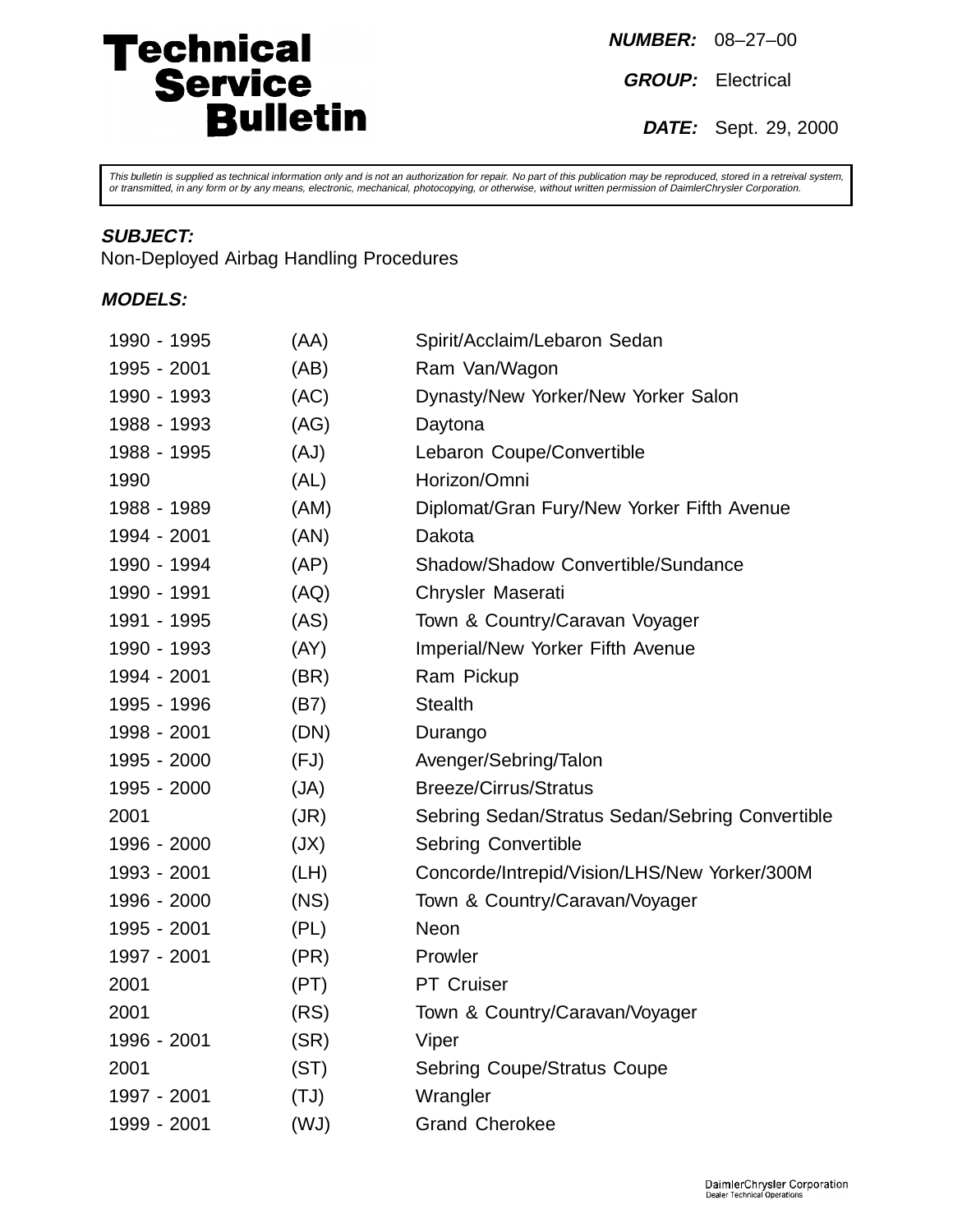| 1995 - 2001 | (XJ) | Cherokee                             |
|-------------|------|--------------------------------------|
| 1993-1998   | (ZJ) | <b>Grand Cherokee/Grand Wagoneer</b> |

#### **DISCUSSION:**

All damaged or faulty and non-deployed driver, passenger, or side airbag(s) or partially deployed 2001 JA and RS front airbags fall into one of two categories.

**Non-Warranty Replacement:** Dispose in a manner consistent with state, provincial, local and federal regulations.

**Warranty Replacement:** If the airbag is requested fro warranty return, the DIAL system will print a return document. Please return following the instructions in the current Mopar Hazardous Material Awareness Manual. If warranty material return is not required, dispose of in a manner consistent with state, provincial, local and federal regulations.

## **CAUTION: 2001 MODEL YEAR JR AND RS VEHICLE FRONT AIRBAGS THAT APPEAR TO BE FULLY DEPLOYED MAY OR MAY NOT HAVE LIVE PYROTECHNIC MATERIAL WITHIN THE AIRBAG INFLATOR. TO DETERMINE IF BOTH SQUIBS WERE USED (NO LIVE MATERIAL) DURING DEPLOYMENT, PERFORM THE FOLLOWING DIAGNOSTICS:**

# **USING A DRB III® READ AIRBAG DIAGNOSTIC TROUBLE CODES (DTC'S).**

| Driver Squib 1 open<br>Driver Squib 2 open | And if the stored minutes<br>for both are within 15<br>minutes of each other<br>both Driver Squib 1 and<br>2 were used.                    | Both Driver Squib 1 and<br>2 were used                |
|--------------------------------------------|--------------------------------------------------------------------------------------------------------------------------------------------|-------------------------------------------------------|
| Driver Squib 1 open<br>Driver Squib 2 open | And if the stored minutes<br>for Driver Squib 2 open<br>is greater than the stored<br>minutes for Driver Squib<br>1 by 15 minutes or more. | Driver Squib 1 was used<br>Driver Squib 2 is alive    |
| Driver Squib 1 open<br>Driver Squib 2 open | And if the stored minutes<br>for Driver Squib 1 open<br>is greater than the stored<br>minutes for Driver Squib<br>2 by 15 minutes or more. | Driver Squib 1 is alive<br>Driver Squib 2<br>was used |

**If** the following active codes are present: